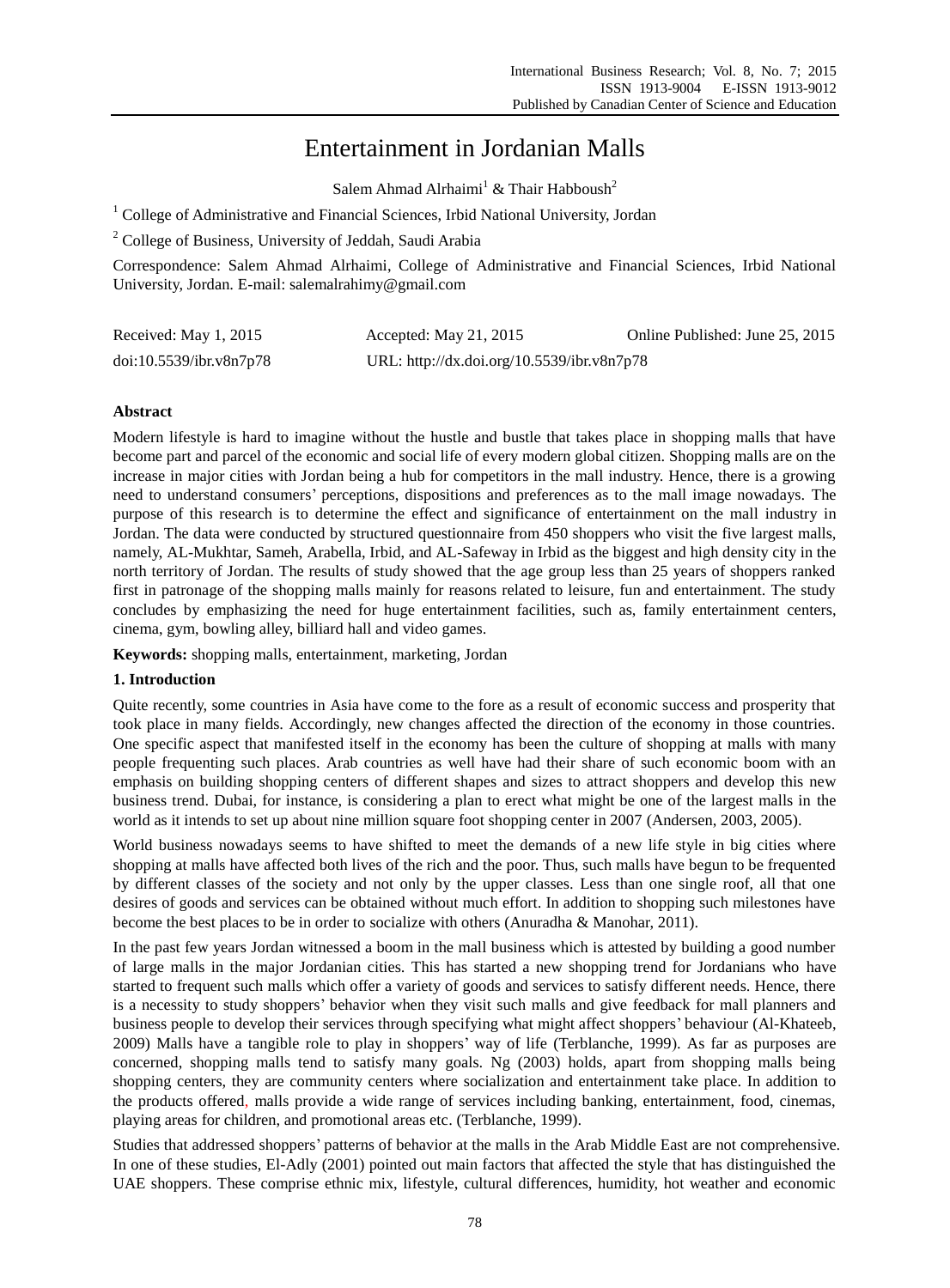### prosperity.

Thanks to the large number of shopping malls, shoppers are more spoiled for choice and they are possibly inclined to visit malls that are stylish and offer various goods and services that appeal to their tastes. Hence, it is now essential for mall managers to have a clear idea about how appealing their malls are to their customers (Wong et al., 2001**)**. Yet, mall attributes that appeal to some shoppers may not be appealing for others (Al Edly, 2007). As researchers admit, not many studies were done to tackle motivational behaviour that stimulates shoppers to patronise malls (Bodkin & Lord, 1997; Ruiz, 1999; Dennis et al., 2001; Nicholls et al., 2000, 2002).

As retailing has developed, competition grew fierce among malls that cropped up everywhere in urban areas. This made shoppers be more selective in choosing to patronize malls that are more attractive and offer a wide variety of goods and services that appeal to their preferences (El-Adly, 2007). Accordingly, it is of paramount importance for mall managers to know how much their malls are attractive to their shoppers (Wong et al., 2001). However, mall attributes that are attractive for some shoppers are not necessarily attractive for others. With that in mind, this paper seeks to determine the effect and importance of entertainment on the Jordanian malls.

### **2. Research Objectives**

The goal of this study is to identify the significance of entertainment on the mall industry in Jordan, and to establish whether there is a need to take care of entertainment as an aspect that affects mall shoppers and the mall industry as a whole.

### **3. Literature Review**

### *3.1 Entertainment*

In our modern world, shopping malls are a witness to a new lifestyle that many people are living. Indeed, shopping malls have affected small businesses as they are huge buildings that provide a huge volume of goods and services.

The concept of the mall itself has drastically changed with entertainment being crucial and indispensable to shopping practices. Malls have become places where entertainment and social excitement are part of the shopping phenomena at the mall (Frat & Venkalesh, 1993; Pine & Gilmore, 1999).

Though entertainment as an activity is widespread, not enough research can be found on this aspect (Parsons, 2003; Sit et al., 2003). This dimension has evolved into a new global concept (Groover, 2005). For the purpose of appealing to the different tastes of consumers, malls shifted attention to entertainment. Many recreational activities and facilities are now essential to the mall concept such as restaurants, food courts, video arcades, movie theatres, beauty salons, dental offices, and more. Malls in addition have provided a venue for a meeting for both young and old people. Mall managers have taken advantage of this trend and have started making room for art exhibits, health screening, auto shows, and live music. Malls have now shifted to be huge entertainment centers, dwarfing the business of other retail shoppers (Ahmed et al., 2007).

Based on its lexical meaning, entertainment is connected with joy and interest. Despite the existence of rather little research on entertainment, this dimension has emerged as crucial in the mall industry. Researchers believe that if entertainment is observed, it will benefit their planning and develop their knowledge on pleasurable aspects of shopping centers (Sit et al., 2003).

Underhill (1999) draws attention to the discrepancy as to being uncertain if one is in a mall or a theme park. Thus, it is now difficult to distinguish shopping as separate from entertainment as to go to the mall has crossed the line of purchasing goods to the simple idea of seeking fun and pleasure (Smith, 2003).

A late study maintains that shopping Centre entertainment is a novel idea across the world occupying a major segment in shopping activities (Groover, 2005). One view of shopping has now incorporated pleasure and entertainment. Thus, shopping centers do not only function to meet the consumer basic needs requirements but also aim to satisfy other needs including entertainment and hedonic aspects (Pride & Ferrell, 1983). Previous research on consumer choice in shopping Centre also focus on social aspects and values including entertainment and comfort that play a big role in the consumers' decision-making (Michon & Chebat, 2004).

Shoppers" motivation means different things as regards hedonic or utilitarian concerns. Those interested in utilitarianism hold that "shopping is a form of work". Others are engaged in hedonism aspects and they focus on enjoyment, excitement, experiences that stem from shopping activities (Nicholls et al., 2002; Kim et al., 2003).

In a study by Taylor and Cosenza (2002) the shopping choice behavior of a considerable segment of teen market called, "Later aged female teen" was examined. The results showed that typical later aged female teen were right in their choices especially for clothing products key points that were emphasized involved the mall"s design and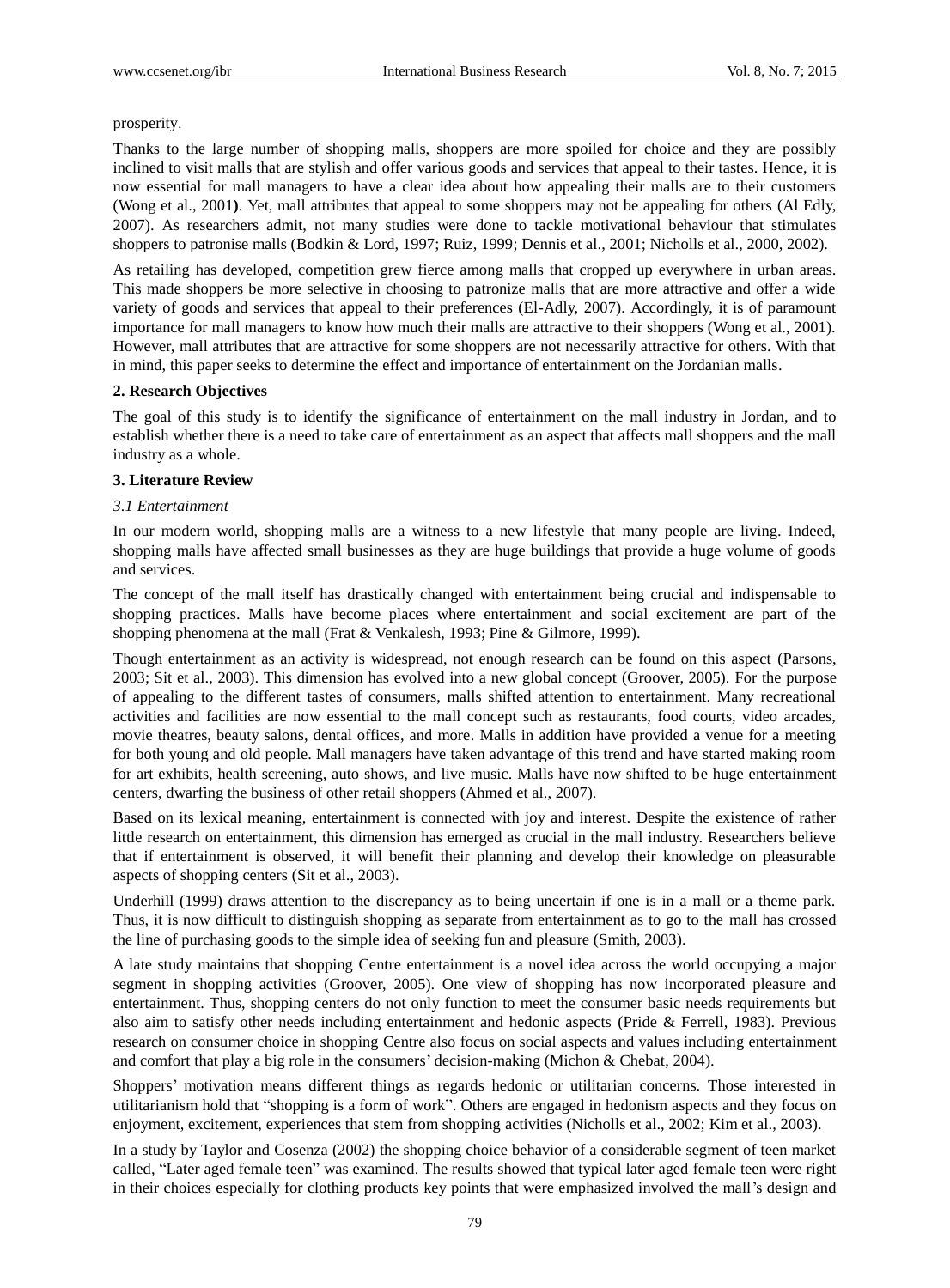creating an environment of excitement that aroused the teens to stay longer. In particular, recreation had the biggest role in stimulating shoppers to visit the malls.

With the new arising needs of consumers, malls took new roles to satisfy their various needs. Accordingly, and food facilities became aspects of the new mall idea. It has now become common to find restaurants, theatres, cinemas, sport centers. People with high income can now visit life style centers in their areas of residence to enjoy such services (Levy & Weitz, 2004, p. 224).

Quite related to entertainment is the notion of convenience. In a comparative study by Reimers and Clulow (2004) on spatial convenience in shopping strips and shopping centers, they emphasized the need for malls to spatial convenience that affects consumers' decisions on their shopping centers.

Entertainment at shopping centers is various in terms of events that take place seasonally, temporarily or intermittently. They are called (SEE) special events entertainment (Sit, Merrilees, & Birch, 2003). With SEE in mind, managers aim to give reason for shoppers to stay longer and visit more often (Kim, Christiansen, Feinberg, & Choi, 2005). This will create chances for retailers to benefit from customers who may eat at a restaurant or do unplanned shopping (Parsons, 2003).

Haytko and Baker (2004) explored French female teens behavior in shopping malls where five features seemed to have an impact on their shopping experience. These included comfort, safety, retail mix, accessibility and atmosphere. In a comparative study, Michon and Jean (2004) found that the French are less likely than English shoppers to use the mall for other activities than buying goods and services.

Other studies (Finn & Louviere, 1996; Sit et al., 2003) emphasized "image" as a decisive factor as to decision– making on mall patronage. Frasquest et al. (2001) signaled out two entertainment elements namely "events, exhibitions, and attractive leisure offer", to be linked to "atmosphere/leisure" attribute. Entertainment could be explained differently as whether it is an additional service or part and parcel of the service. As consumers themselves have various perspectives, a service item might be considered differently as to its meaning and importance.

Bellenger et al. (1977) differentiated two types of shoppers. Recreation-oriented shoppers valued variety and related services of convenience with disregard for saving on price. On the other hand, economic shoppers" value prices more while paying little or no attention to variety and convenience.

Hunter (2006) pointed out that emotional factors including motivation and intention are connected to the shopping Centre image and how often someone visits that center. Sit et al. (2003) came with four attributes that affect such image: merchandising, accessibility, services, and atmospherics. Additionally, three missing features were pointed out as neglected namely (entertainment, food, and security).

Few studies handled entertainment as a separate feature and found it to differ from one environment to another. For example, having a movie theatre is associated with an attribute labelled "presence of related services" (Bellenger et al., 1977). In one of his studies, Sheth (1983) pinpointed three antecedents for shopping preference among a set of alternatives: *shopping motives, shopping options; and choice calculus*. These three elements lay foundation for a consumer's shopping predisposition (LeHew et al., 2002).

# **4. Methodology of the Study**

The population of this study includes all Jordanian shoppers who visit the largest malls in Irbid city, because it has the biggest number of shopping activities and high density of population at the north of Jordan. The study employed non probability sampling in the of 450 shoppers who visit the five largest malls, namely, Irbid Mall, AL-Mukhtar Mall, Sameh Mall, Arabella Mall, and AL-Safeway during June-July 2014. A closed-ended questionnaire was used for the purpose of data collection.

The shoppers" responses were collected on a 5-pionts Likert scale (1: strongly disagree; 5: strongly agree). Through the first part of questionnaire the demographic details of the participants as gender, age, education level, occupations, monthly income, and weekly expenditures in the malls were collected. The validity of questionnaire was conducted through experts" consultations and verifications, while the reliability was tested through Cronbach Alpha by value 0.81 coefficient for all entertainment items. This value is sufficient to determine the reliability of the constructs (Sekaran, 2013).

The analysis of data was carried out using statistical package of social sciences (SPSS) 17 version of Windows. Frequencies, ratios, means and standard deviation as descriptive methods; and multi-variance analysis (MANOVA) and Scheffe test as analytical methods were used to describe the shoppers" characteristics and answer the study question.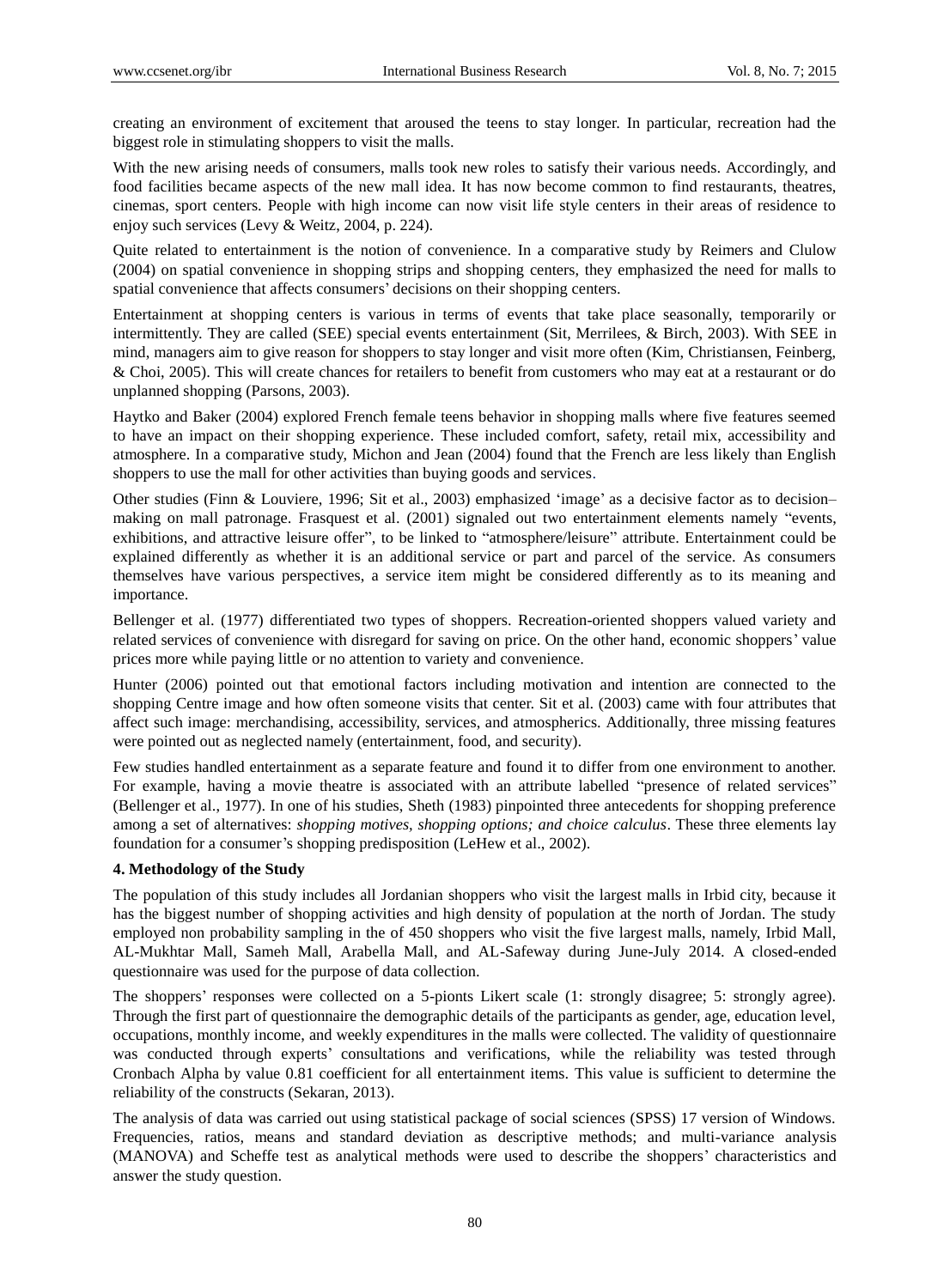# **4. Data Analysis**

# *4.1 Profile of the Shoppers*

Demographic profile of the respondents is summarized in Table 1.

# Table 1. Shoppers' characteristics

| <b>Variables</b>       | Levels                     | <b>Frequencies</b> | Percentages (%) |
|------------------------|----------------------------|--------------------|-----------------|
|                        | Male                       | 211                | 46.89           |
| Gender                 | Female                     | 239                | 53.11           |
|                        | Less than 25               | 135                | 30.02           |
|                        | $25 - 35$                  | 104                | 23.11           |
| Age group              | $36 - 45$                  | 121                | 26.89           |
| (year)                 | $46 - 55$                  | 61                 | 13.56           |
|                        | More than 56               | 24                 | 6.44            |
|                        | Single                     | 199                | 44.22           |
|                        | Married                    | 232                | 51.56           |
| <b>Marital Status</b>  | Divorced                   | 12                 | 02.67           |
|                        | widow                      | $\tau$             | 01.55           |
|                        | $1 - 2$                    | 57                 | 12.67           |
|                        | $3 - 4$                    | 121                | 26.89           |
| Household Size         | $5 - 6$                    | 161                | 35.78           |
|                        | $7 - 8$                    | 78                 | 17.33           |
|                        | More than 9                | 33                 | 07.33           |
|                        | Secondary School and below | 129                | 28.66           |
|                        | Diploma                    | 140                | 31.11           |
| <b>Education Level</b> | Bachelor                   | 152                | 38.77           |
|                        | Master                     | 19                 | 04.22           |
|                        | PhD                        | 10                 | 02.22           |
|                        | Own business               | 64                 | 14.22           |
|                        | Private                    | 216                | 48.00           |
| Occupations            | Government                 | 134                | 29.78           |
|                        | Others                     | 36                 | 08.00           |
|                        | Less than JD 400           | 53                 | 11.78           |
|                        | JD 400 - 800               | 176                | 39.11           |
| <b>Gross Monthly</b>   | JD 801-1200                | 92                 | 20.44           |
| Household Income       | JD 1201 - 1600             | 67                 | 14.89           |
|                        | more than JD1200           | 62                 | 13.78           |
|                        | Less than JD 50            | 260                | 57.78           |
| Weekly Expenditure     | JD 50 - 100                | 134                | 29.78           |
| in the Malls           | JD101-150                  | 38                 | 08.44           |
|                        | more than JD 150           | 18                 | 04.00           |
|                        | Total                      | 450                | 100.00%         |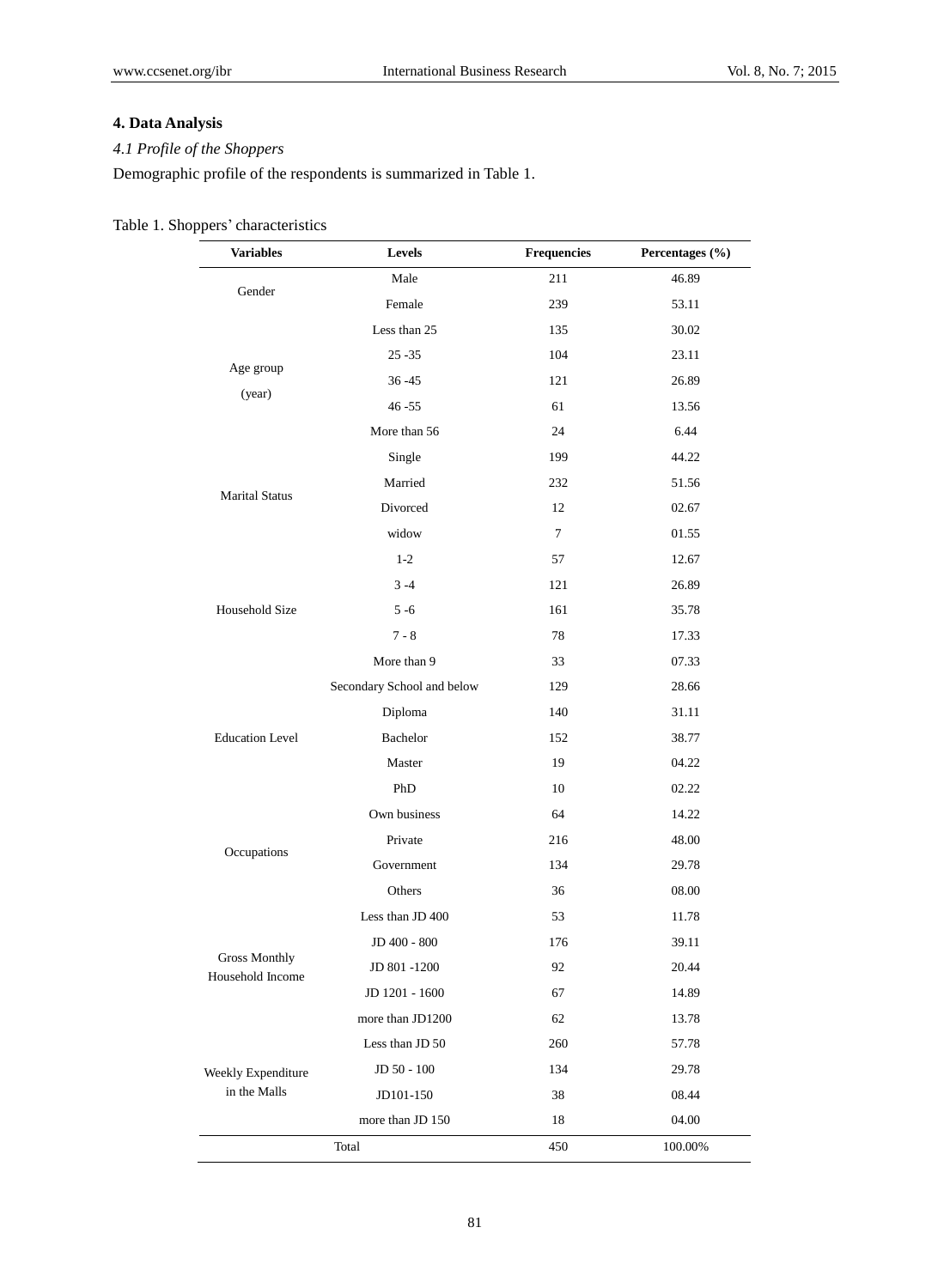# *4.2 Entertainment at Jordanian Malls*

Descriptive statistics (means and standard deviations) of the shoppers" entertainment in the Jordanian malls were computed as shown in Table 2.

| Table 2. Means and standard deviations of the shoppers' entertainment |
|-----------------------------------------------------------------------|
|-----------------------------------------------------------------------|

| No.            | <b>Items</b>                                                        | Mean | S.D  |
|----------------|---------------------------------------------------------------------|------|------|
| 1              | Excitement of entertainment activities makes me stay longer         | 4.21 | 0.89 |
| 2              | Entertainment activities encourage me to repeat a mall shopping     | 4.08 | 0.91 |
| 3              | During shopping I prefer a youth areas as cinema, gym, and the like | 4.04 | 0.92 |
| $\overline{4}$ | Doing a shopping is one of my enjoyable activities                  | 4.01 | 0.94 |
| 5              | I do a shopping to visit space for kids                             | 3.82 | 1.21 |
| 6              | I do a shopping to break the routine of my life                     | 3.66 | 1.17 |
| 7              | Malls are a good place to eliminate work stress and boring          | 3.47 | 1.18 |
|                | <b>Total Domain</b>                                                 | 3.90 | 0.74 |

Table 2 shows that means range between (3.47–4.21), being the mean of item number 1 "Excitement of entertainment activities makes me stay longer" ranked firstly with mean (4.21) and standard deviation (0.89), item number 2 "Entertainment activities encourage me to repeat a mall shopping" ranked secondly with mean (4.08) standard deviation (0.91), item number 7 "Malls are a good place to eliminate work stress and boring" ranked finally with mean (3.47) standard deviation (1.13). The whole attractions mean perceived by the shoppers was (3.90) standard deviation (0.74).

### *4.3 Study Question*

Are there any significant differences among the shoppers' responses about the entertainment factor in the Jordanian malls due to the shoppers' characteristics?

The researcher computed descriptive statistics (Means, Standard Deviations) for the subjects' responses about the entertainment factor in the Jordanian malls according to the shoppers" characteristics; the results were shown in Table 3.

| Source of Variance    | Sum of Squares | df             | Mean Square | F      | Sig.     |
|-----------------------|----------------|----------------|-------------|--------|----------|
| Gender                | 1.792          | 1              | 1.792       | 1.404  | 0.291    |
| Age                   | 9.120          | $\overline{4}$ | 2.123       | 1.164  | 0.174    |
| <b>Marital Status</b> | 11.696         | 3              | 4.731       | 3.072  | $0.017*$ |
| Household size        | 10.001         | $\overline{4}$ | 3.063       | 1.758  | 0.188    |
| Education level       | 31.014         | $\overline{4}$ | 7.198       | 4.913  | $0.001*$ |
| Occupation            | 7.465          | 3              | 2.581       | 1.702  | 0.156    |
| Gross monthly income  | 8.364          | $\overline{4}$ | 2.065       | 1.638  | 0.257    |
| Weekly expenditure    | 79.913         | 3              | 28.101      | 17.918 | $0.000*$ |
| Error                 | 658.097        | 443            | 1.627       |        |          |
| Corrected Total       | 839.612        | 449            |             |        |          |

Table 3. Results of MANOVA-test

*Note.* \* Significant at ( $\infty$  = 0.05).

### Table 3 shows that:

1) There are no significant differences among the means on the entertainment according to the subjects" gender, age, household size, occupation and gross monthly income.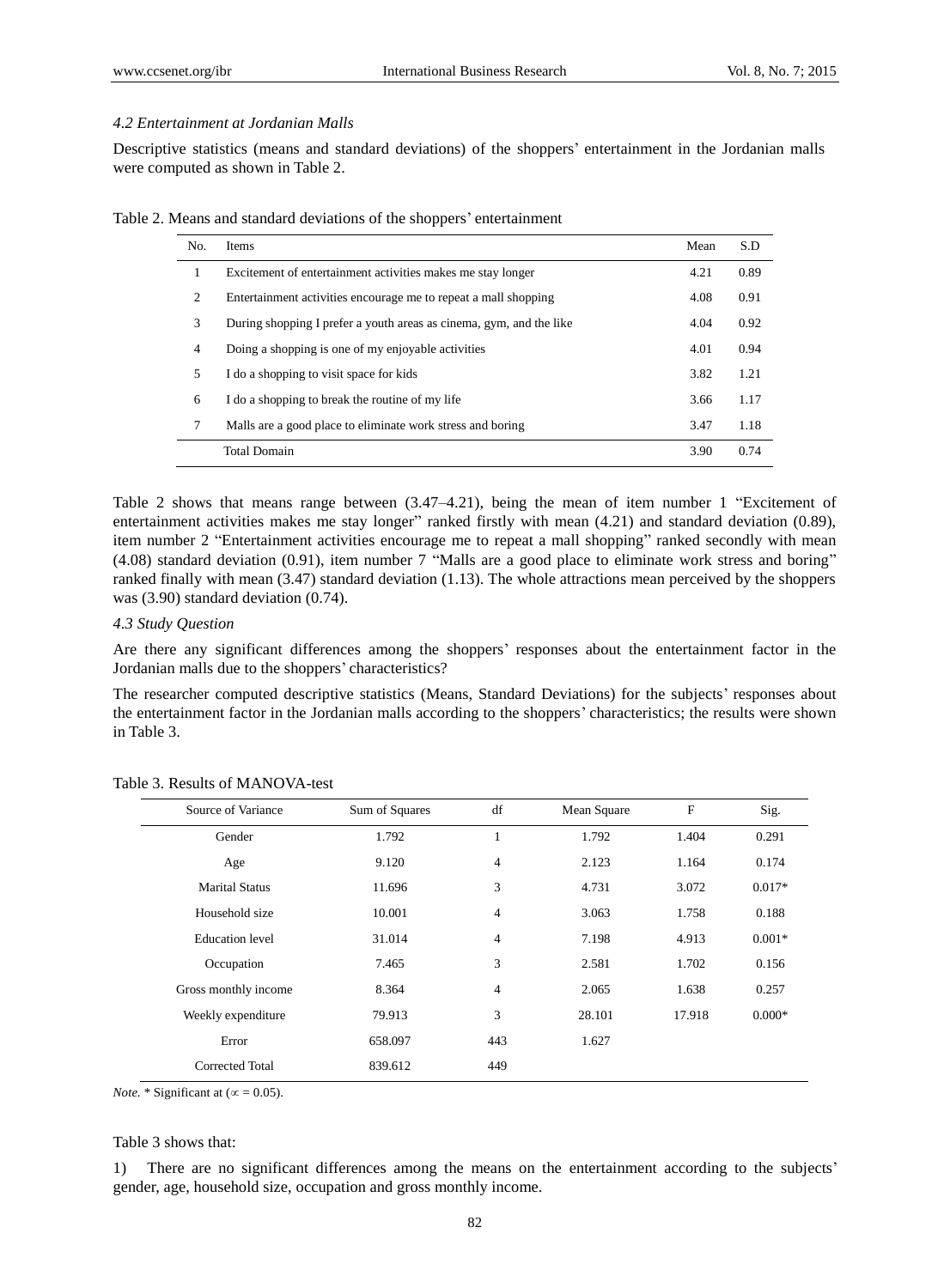2) There are significant differences among the means on the entertainment of shoppers in the Jordanian malls according to their marital status, education level and weekly expenditure. To determine the sources of these differences, Scheffe' test was used as shown in Tables  $(4)$ ,  $(5)$  and  $(6)$ .

| Table 4. Scheffe' test results (marital status) |  |  |  |
|-------------------------------------------------|--|--|--|
|-------------------------------------------------|--|--|--|

| <b>Marital Status</b> |       | Single  | Married | Divorced | widow |
|-----------------------|-------|---------|---------|----------|-------|
|                       | Means | 3.98    | 3.87    | 4.41     | 4.56  |
| Single                | 3.98  |         |         |          |       |
| Married               | 3.87  | 0.02    |         |          |       |
| Divorced              | 4.41  | $0.54*$ | $0.57*$ |          |       |
| widow                 | 4.56  | $0.59*$ | $0.61*$ | 0.05     |       |

*Note.* \* Significant at ( $\infty$  = 0.05).

Table 4 shows that there are significant differences between the means of (divorced and widow) and (single and married) in favor of (single and married).

Table 5. Scheffe' test results (education level)

| Consumers' education level |       | Secondary | Diploma | BA      | Master | PhD  |
|----------------------------|-------|-----------|---------|---------|--------|------|
|                            | Means | 3.94      | 3.91    | 3.87    | 4.35   | 4.46 |
| Secondary School and below | 3.94  |           |         |         |        |      |
| Diploma                    | 3.91  | 0.01      |         |         |        |      |
| Bachelor                   | 3.87  | 0.03      | 0.01    |         |        |      |
| Master                     | 4.35  | $0.46*$   | $0.49*$ | $0.51*$ |        |      |
| PhD                        | 4.46  | $0.52*$   | $0.54*$ | $0.55*$ | 0.05   |      |

*Note.* \* Significant at ( $\infty$  = 0.05).

Table 5 shows, that there are significant differences between the means of (Secondary School and below, Diploma and BA) consumers' education levels and (Master and PhD) consumers' education levels in favour of (Master and PhD) consumers' education levels.

| Table 6. Scheffe' test results (weekly expenditure) |  |  |  |
|-----------------------------------------------------|--|--|--|
|-----------------------------------------------------|--|--|--|

| Weekly expenditure in the malls (JD) | 50 and less | 51-100   | 101-150 | More than 150 |      |
|--------------------------------------|-------------|----------|---------|---------------|------|
|                                      | Means       | 3.97     | 4.07    | 4.13          | 4.22 |
| 50 and less                          | 3.97        |          |         |               |      |
| $JD 50 - 100$                        | 4.07        | $*0.24$  |         |               |      |
| JD101-150                            | 4.13        | $*0.29$  | 0.06    |               |      |
| More than JD 150                     | 4.22        | $* 0.31$ | 0.07    | 0.01          |      |

*Note.* \* Significant at ( $\infty$  = 0.05).

Table 6 shows, that there are significant differences between the means of (Less 50 JD and less, and JD 51-100) and (JD101-150 and more than JD 150) in favor of (50 JD Less than, and JD 51-100) weekly expenditure in the malls.

#### **5. Discussion and Conclusions**

The study shows the importance of the presence of entertainment activities in the Jordanian malls. The presence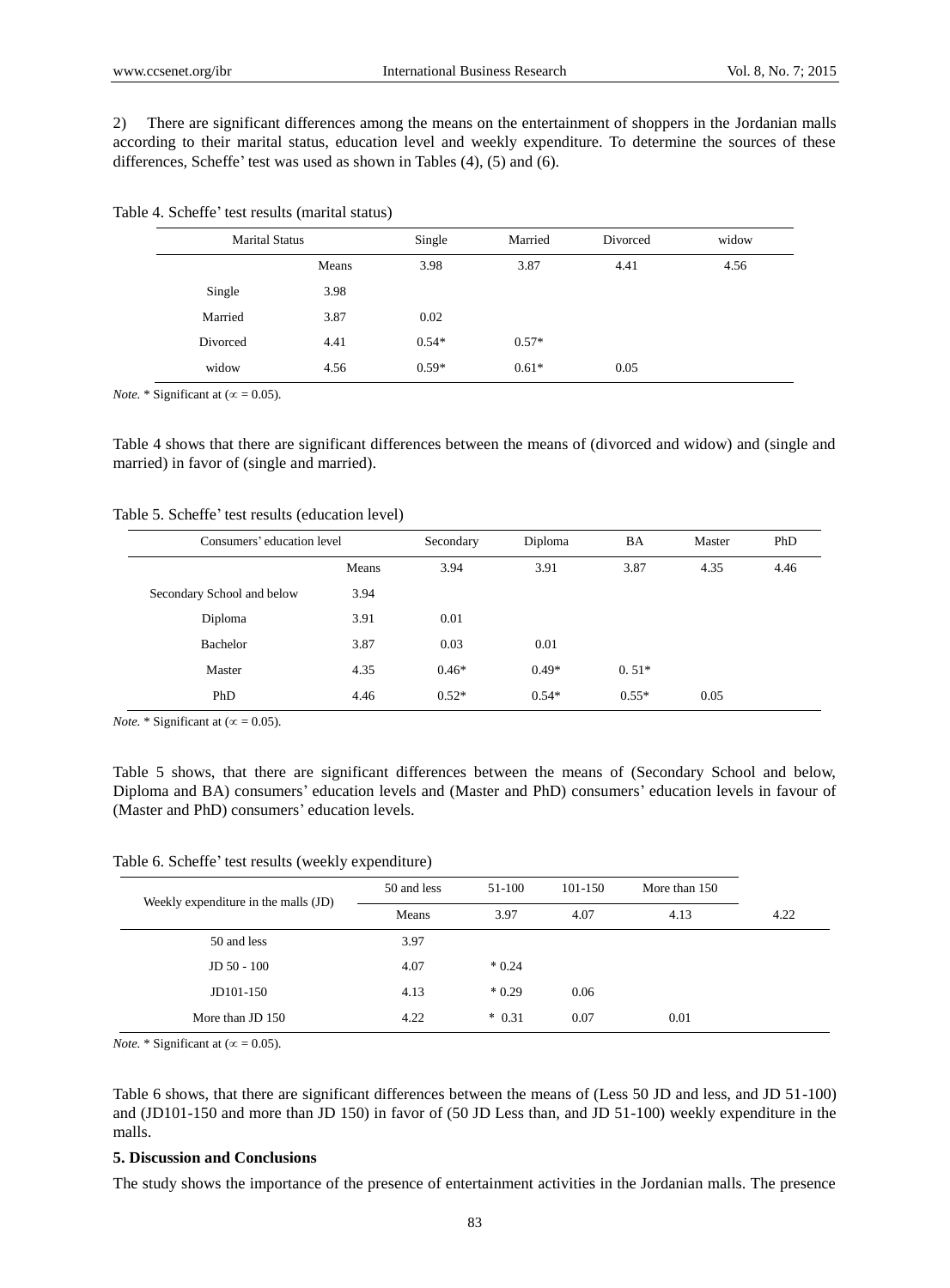of leisure facilities gives more excitement and fun for shoppers to increase their desire to stay longer in the mall. This finding supports the findings of Wakefield and Baker (1998) and Anuradha and Manohar (2011).

Another finding in the study is that the presence of places and entertainment facilities in malls motivates and encourages shoppers to visit the shopping mall and thus achieves satisfaction. For instance, cinemas, theatres, gym, as well as the existence of kids" entertainment are examples of places and entertainment facilities in malls. This finding is in line with the results of a study conducted by El-Adly (2007) and Ozsoy (2010).

The results reveal that entertainment is a key factor in the malls where it leads to frequencies of shoppers' visits, break the daily routine of their life, and reduce their nervous tension. This finding supports the findings of Bloch et al. (1994) and El-Adly (2007) in that malls are viewed by consumers as a place, not only for shopping, but also for other activities, such as entertainment. It also supports the viewpoint of Sit et al. (2003) that entertainment deserves to be a distinct factor that comprises multiple items rather than a single item.

Mall management should aspire to make shoppers comfortable in their shopping as it is important to have huge entertainment facilities in light of the fact that many shoppers are looking for entertainment. In the same context, mall managers have to create a pleasant environment for shopping if they want shoppers to visit their shopping malls more frequently and spend more time in the malls. This can be accomplished by having family entertainment centers, cinema, gym, bowling alley, billiard hall and video games.

### **6. Limitations and Future Research**

Although this study could be seen as an initial attempt to understand the shoppers' entertainment at famous malls in one of the biggest city in Jordan, but it is important to acknowledge its limitations. First, the data collection covers only the city town and drive only from the five biggest malls. Second, how to be sure that the shoppers actually behave as they claim.

Therefore, given these limitations, there are some promising for future studies about the market area not covered, motivational dimensions of special entertainment events, the influence of cultural factors on shopping behavior locally and internationally, and the factors that affect the preference of shoppers and attract them to shopping malls.

# **References**

- Ahmed, Z. U., Morry, G., & Zainurin, D. (2007). Malaysian shopping mall behaviour: An exploratory study. *Asia Pacific Journal of Marketing and Logistics, 19*(4), 331-348. http://dx.doi.org/10.1108/13555850710827841
- Al-khateeb, F. S. (2009). Factors influencing malls selection from Jordanian customers point of view. *Jordan Journal of Business, 5*(1).
- Andersen, C. H. (2003). EMAAR announces "Dubai Mall" the world"s largest shopping centre. Retrieved from http://www.ameinfo.com/31239.html
- Andersen, C. H. (2005). The Dubai mall brochure collects three awards at summit creative awards 2005. Retrieved from http://www.ameinfo.com/60865.html
- Anuradha, D., & Manohar, H. L. (2011). Customer shopping experience in malls with entertainment centres in Chennai. *African Journal of Business Management, 5*(31), 12319-12324. http://dx.doi.org/10.5897/AJBM11.902
- Bellenger, D., Robertson, D., & Greenberg, B. (1977). Shopping centre patronage motives. *Journal of Retailing*, *53*(2), 29-38.
- Bloch, P. M., Ridgway, N. M., & Dawson, S. A. (1994). The shopping mall as consumer habitat. *Journal of Retailing, 70*(1), 23-42. http://dx.doi.org/10.1016/0022-4359(94)90026-4
- Bodkin, C., & Lord, J. (1997). Attraction of power shopping centres. *The International Review of Retail, Distribution & Consumer Research, 7*(2), 93-108. http://dx.doi.org/10.1080/095939697343058
- Darden, W. R., & Zikmund, W. G. (2000). *Business research methods* (6th ed.). Dryden.
- Dennis, C., Marsland, D., & Cockett, T. (2001). The mystery of consumer behaviour: Market segmentation and shoppers" choices of shopping centres. *International Journal of New Product Development and Innovation Management, 3*(3), 221-237.
- El-Adly, M. I. (2001). Segmenting food shoppers in the United Arab Emirates according to their attitudes towards food shopping. *Journal of Economic & Administrative Sciences, 17*, 36-69.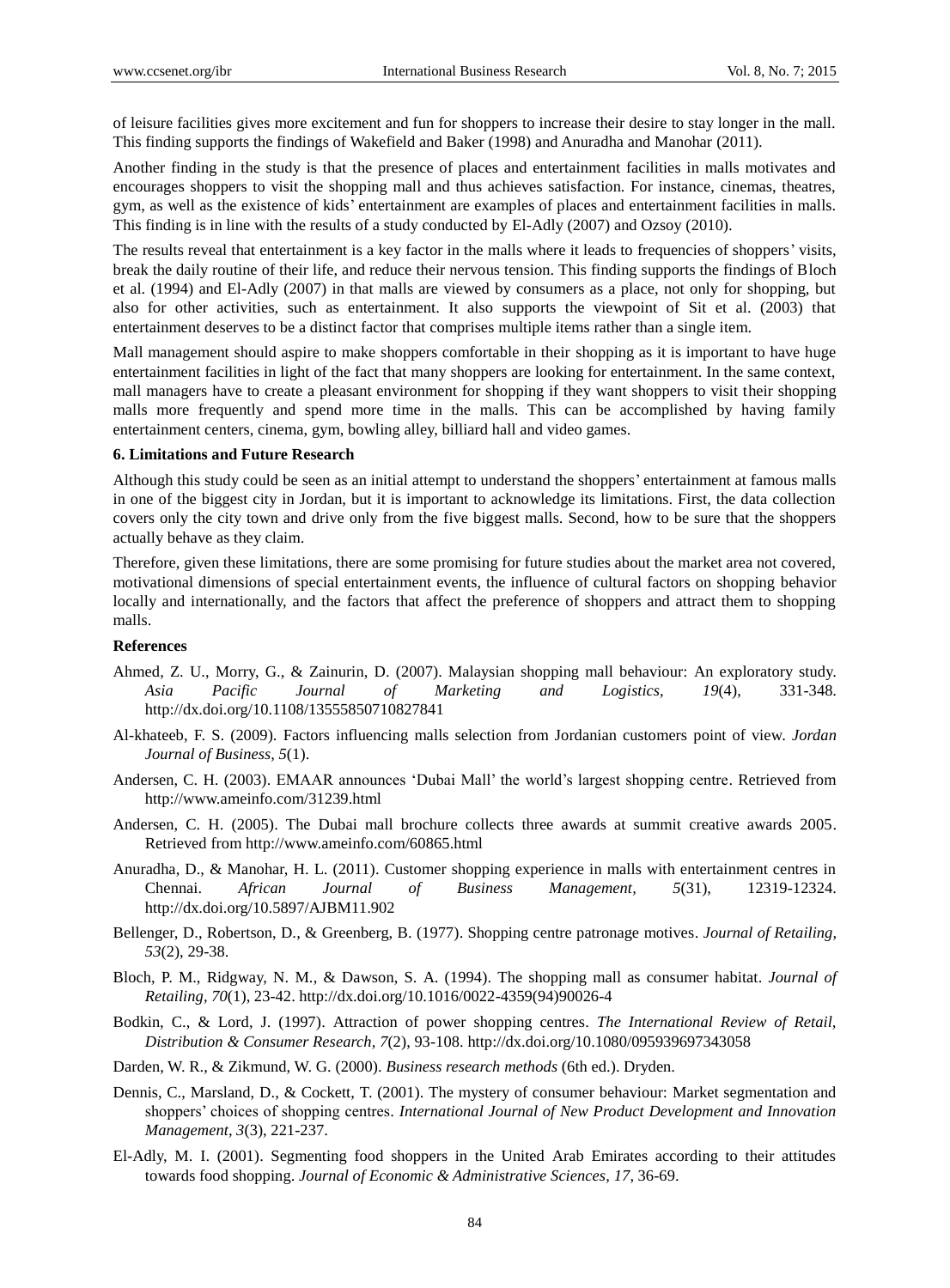- El-Adly, M. I. (2007). Shopping malls attractiveness: A segmentation approach. *International Journal of Retail Distribution Management, 35*(11), 936-950. http://dx.doi.org/10.1108/09590550710828245
- Finn, A., & Louviere, J. (1996). Shopping centre image, consideration, and choice: Anchor store contribution. *Journal of Business Research, 21*(November), 259-275.
- Frasquet, M., Gil, I., & Molla, A. (2001). Shopping-centre selection modeling: A segmentation approach. *International Review of Retail, Distribution and Consumer Research, 11*(1), 23-38. http://dx.doi.org/10.1080/09593960122279
- Frat, A. F., & Venkatesh, A. (1993). Post-modernity: The age of marketing. *International Journal of Research in Marketing, 10*(3), 227-249. http://dx.doi.org/10.1016/0167-8116(93)90009-N
- Groover, J. (2005). *U.S. looks abroad for latest shopping centre innovations*. Retrieved April 22, 2005 from http://www.icsc/org/srch/sct/sct0305/index.php?region=
- Haytko, L. D., & Baker, J. (2004). It"s all at the mall: Exploring adolescent girls. *Journal of Retailing, 80*(1), 67-83. http://dx.doi.org/10.1016/j.jretai.2004.01.005
- Hunter, G. L. (2006). The role of anticipated emotion, desire, and intention in the relationship between image and shopping centre visits. *International Journal of Retail & Distribution Management, 34*(10), 709-721. http://dx.doi.org/10.1108/09590550610691310
- Kim, I., Christiansen, T., Feinberg, R., & Choi, H. (2005). Mall entertainment and shopping behaviors: A graphical modeling approach. *Advances in Consumer Research, 32*(1), 487-492.
- Kim, Y. K., Kim, E. Y., & Kang, J. (2003). Teens" mall shopping motivations: Functions of loneliness and media usage. *Family and Consumer Sciences Research Journal, 32*(2), 140-167. http://dx.doi.org/10.1177/1077727X03032002004
- LeHew, M. L. A., Burgess, B., & Wesley, S. (2002). Expanding the loyalty concept to include preference for a shopping mall. *International Review of Retail, Distribution and Consumer Research, 12*(3), 225-236. http://dx.doi.org/10.1080/09593960210139643
- Levy, M., & Weitz, B. A. (2004). *Retailing management* (5th ed.). Boston: Mc Graw Hill/ Irwin.
- Michon, R., & Chebat, J. C. (2004). Cross-cultural mall shopping values and habitats: A comparison between english and french-speaking Canadians. *Journal of Business Research, 57*(8), 883-892. http://dx.doi.org/10.1016/S0148-2963(02)00291-6
- Ng, C. F. (2003). Satisfying shoppers" psychological needs: From public market to cyber-mall. *Journal of Environmental Psychology, 23*, 439-455. http://dx.doi.org/10.1016/S0272-4944(02)00102-0
- Nicholls, J. A. F., Li, F., Kranendonk, C. J., & Roslow, S. (2002). The seven year itch? Mall shoppers across time. *Journal of Consumer Marketing, 19*(2), 149-165. http://dx.doi.org/10.1108/07363760210420568
- Nicholls, J. A. F., Li, F., Mandokovic, T., Roslow, S., & Kranendonk, C. (2000). US-Chilean mirrors: Shoppers in two countries. *Journal of Consumer Marketing, 17*, 106-119. http://dx.doi.org/10.1108/07363760010317187
- Ö zsoy, M. (2010). User preferences on transformations of shopping centres into private urban public spaces: The case of Izmir, Turkey. *African Journal of Business Management, 4*(10), 1990-2005.
- Parsons, A. G. (2003). Assessing the effectiveness of shopping mall promotions: Customer analysis. *International Journal of Retail & Distribution Management, 31*(2), 74-79. http://dx.doi.org/10.1108/09590550310461976
- Pine, J., & James, G. (1999). *The experience economy*. Boston, Mass: Harvard Business School Press.
- Pride, W. M., & Ferrel, O. C. (1983). *Marketing basic concepts and decisions*. Boston: Houghton Mifflin Company.
- Reimers, V., & Clulow, V. (2009). Retail centers: It's time to make them convenient. *International Journal of Retail Distribution Management, 37*(7), 541-562. http://dx.doi.org/10.1108/09590550910964594
- Ruiz, F. (1999). Image of suburban shopping malls and two-stage versus uni- equational modelling of the retail trade attraction: An empirical application. *European Journal of Marketing, 33*(5/6), 512-530. http://dx.doi.org/10.1108/03090569910262071
- Sekaran, U., & Bougie, R. (2013). *Research methods for business: A skill building approach* (6th ed.). Wiley.